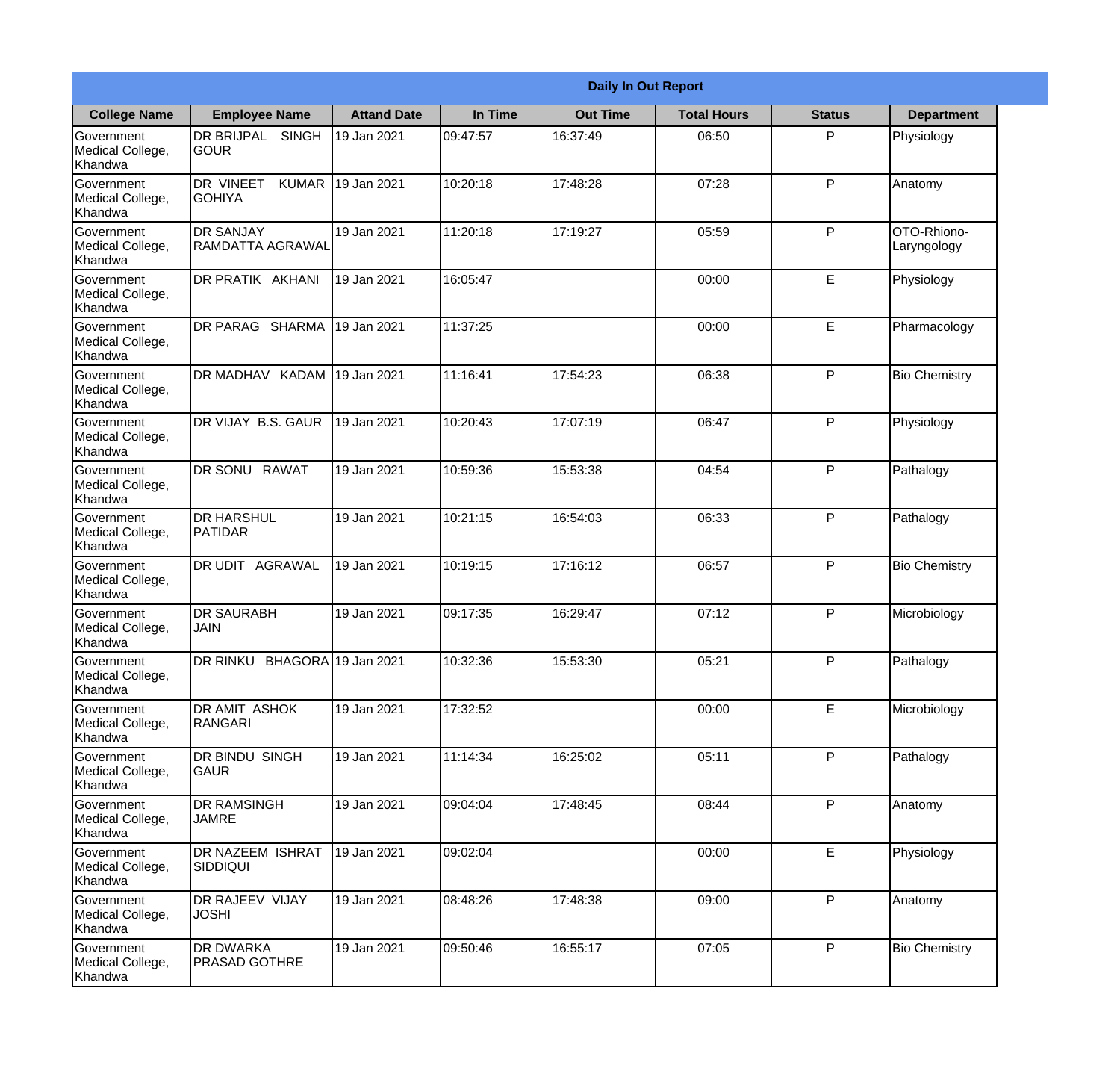| <b>Designation</b>                  | <b>Category</b> |
|-------------------------------------|-----------------|
| Demonstrator/Tutor   Non Clinical   |                 |
| Professor                           | Non Clinical    |
| Professor                           | Clinical        |
| <b>Assistant Professor</b>          | Non Clinical    |
| Professor                           | Para Clinical   |
| Assistant Professor   Non Clinical  |                 |
| Associate Professor Non Clinical    |                 |
| Demonstrator/Tutor   Para Clinical  |                 |
| Assistant Professor   Para Clinical |                 |
| Associate Professor Non Clinical    |                 |
| Associate Professor Para Clinical   |                 |
| Assistant Professor   Para Clinical |                 |
| Professor                           | Para Clinical   |
| Associate Professor   Para Clinical |                 |
| Demonstrator/Tutor   Non Clinical   |                 |
| Professor                           | Non Clinical    |
| <b>Assistant Professor</b>          | Non Clinical    |
| Demonstrator/Tutor   Non Clinical   |                 |

## **Daily In Out Report**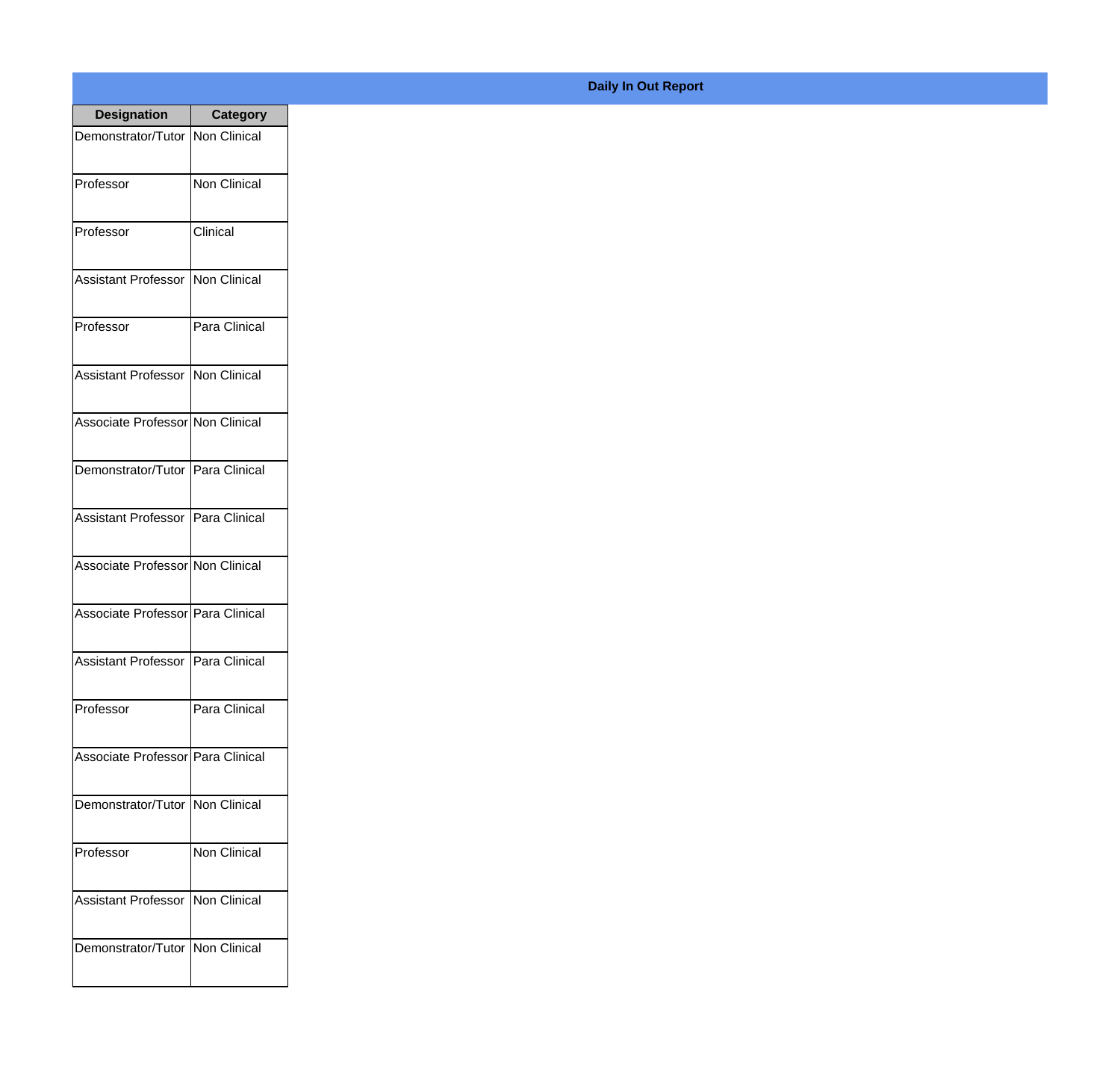|                                                  |                                                       |             |          |          | <b>Daily In Out Report</b> |              |                                           |
|--------------------------------------------------|-------------------------------------------------------|-------------|----------|----------|----------------------------|--------------|-------------------------------------------|
| <b>Government</b><br>Medical College,<br>Khandwa | <b>DR SOUMITRA</b><br><b>SETHIA</b>                   | 19 Jan 2021 | 10:38:41 | 17:45:11 | 07:07                      | P            | Community<br>Medicine                     |
| <b>Government</b><br>Medical College,<br>Khandwa | DR RASHMI YADAV                                       | 19 Jan 2021 | 10:16:08 | 17:40:18 | 07:24                      | $\mathsf{P}$ | Community<br>Medicine                     |
| <b>Government</b><br>Medical College,<br>Khandwa | DR LEENA PARIHAR                                      | 19 Jan 2021 | 11:29:11 | 16:04:11 | 04:35                      | P            | Community<br>Medicine                     |
| <b>Government</b><br>Medical College,<br>Khandwa | <b>MR PIYUSH KUMAR</b><br><b>MISHRA</b>               | 19 Jan 2021 | 11:33:07 |          | 00:00                      | E            | Community<br>Medicine                     |
| Government<br>Medical College,<br>Khandwa        | DR PRAMILA VERMA 19 Jan 2021                          |             | 11:43:30 |          | 00:00                      | E            | Paediatrics                               |
| Government<br>Medical College,<br><b>Khandwa</b> | <b>DR DURGESH</b><br><b>SONARE</b>                    | 19 Jan 2021 | 10:21:43 |          | 00:00                      | E            | Dermatology, Ven<br>ereology &<br>Leprosy |
| Government<br>Medical College,<br>Khandwa        | <b>DR MANOJ BALKE</b>                                 | 19 Jan 2021 | 09:16:56 | 16:03:46 | 06:47                      | P            | Ophthalmology                             |
| Government<br>Medical College,<br>Khandwa        | <b>DR GARIMA</b><br><b>AGRAWAL VARSHNEY</b>           | 19 Jan 2021 | 10:37:33 |          | 00:00                      | E            | Paediatrics                               |
| Government<br>Medical College,<br>Khandwa        | <b>DR SIDDHARTH</b><br><b>BANODE</b>                  | 19 Jan 2021 | 09:45:47 | 16:05:58 | 06:20                      | $\mathsf{P}$ | Pharmacology                              |
| <b>Government</b><br>Medical College,<br>Khandwa | <b>DR PRIYA KAPOOR</b><br>KAPOOR                      | 19 Jan 2021 | 10:23:10 | 16:23:06 | 06:00                      | P            | Pathalogy                                 |
| <b>Government</b><br>Medical College,<br>Khandwa | <b>DR SEEMA</b><br><b>SUDHAKARRAO</b><br><b>SUTAY</b> | 19 Jan 2021 | 11:13:04 | 16:35:55 | 05:22                      | P            | Forensic<br>Medicine                      |
| Government<br>Medical College,<br>Khandwa        | <b>DR AJAY</b><br><b>NARWARIYA</b>                    | 19 Jan 2021 | 11:39:26 | 18:43:43 | 07:04                      | P            | Microbiology                              |
| <b>Government</b><br>Medical College,<br>Khandwa | DR RAKESH SINGH<br><b>HAZARI</b>                      | 19 Jan 2021 | 16:07:03 | 17:23:43 | 01:16                      | P            | Pathalogy                                 |
| Government<br>Medical College,<br>Khandwa        | <b>DR NISHA</b><br><b>KAITHWAS</b>                    | 19 Jan 2021 | 10:33:09 | 13:32:14 | 02:59                      | $\mathsf{P}$ | Psychiatry                                |
| Government<br>Medical College,<br>Khandwa        | DR SHAIKH M.KHALIQ 19 Jan 2021                        |             | 10:37:17 |          | 00:00                      | E            | <b>Bio Chemistry</b>                      |
| Government<br>Medical College,<br>Khandwa        | <b>DR RAJU</b>                                        | 19 Jan 2021 | 09:38:42 | 17:15:03 | 07:37                      | P            | Forensic<br>Medicine                      |
| Government<br>Medical College,<br>Khandwa        | DR MAHENDRA<br>PANWAR                                 | 19 Jan 2021 | 10:10:47 |          | 00:00                      | E            | Orthopaedics                              |
| Government<br>Medical College,<br>Khandwa        | DR AJAY GANGJI                                        | 19 Jan 2021 | 16:05:41 |          | 00:00                      | $\mathsf E$  | <b>General Surgery</b>                    |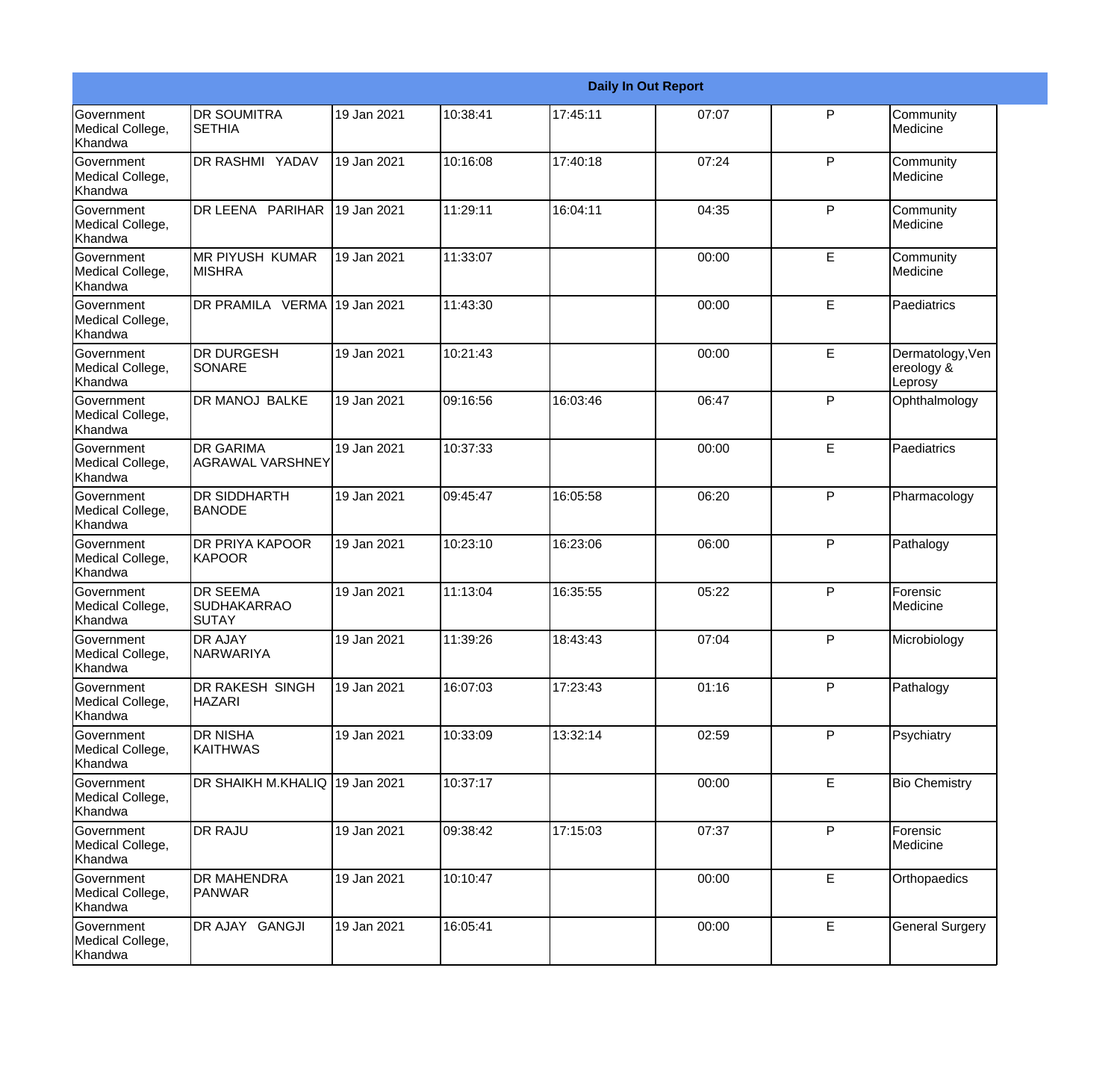| Assistant Professor   Para Clinical |               |
|-------------------------------------|---------------|
| Assistant Professor   Para Clinical |               |
|                                     |               |
| Assistant Professor Para Clinical   |               |
| Statistician                        | Para Clinical |
|                                     |               |
| Professor                           | Clinical      |
| Assistant Professor Clinical        |               |
| Assistant Professor Clinical        |               |
|                                     |               |
| Associate Professor Clinical        |               |
| Associate Professor Para Clinical   |               |
| Demonstrator/Tutor Para Clinical    |               |
|                                     |               |
| Professor                           | Para Clinical |
| Demonstrator/Tutor Para Clinical    |               |
| Professor                           | Para Clinical |
|                                     |               |
| Assistant Professor Clinical        |               |
| Professor                           | Non Clinical  |
|                                     |               |
| Demonstrator/Tutor Para Clinical    |               |
| Assistant Professor Clinical        |               |
| Professor                           | Clinical      |
|                                     |               |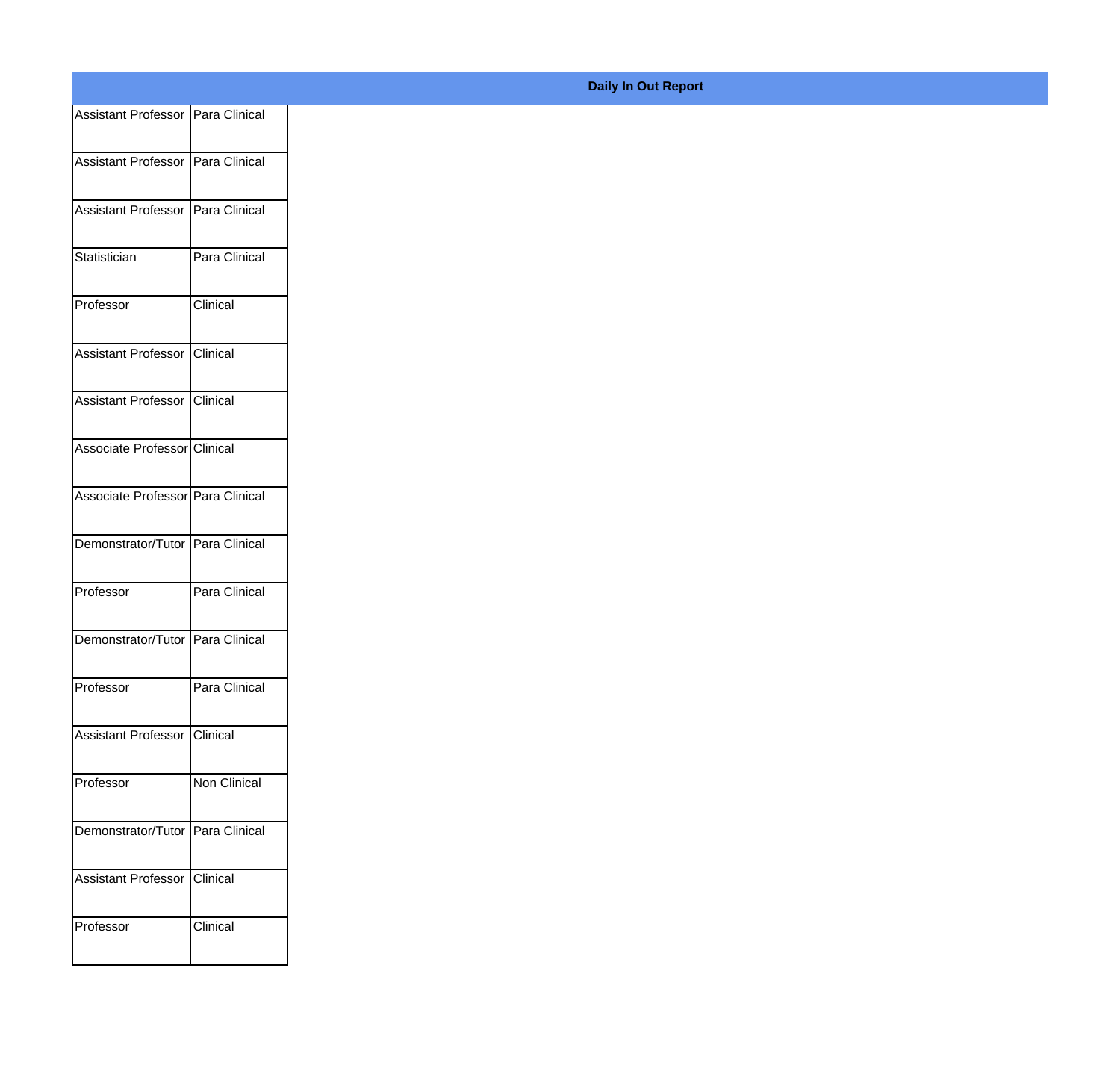|                                                  |                                                              |             |          |          | <b>Daily In Out Report</b> |              |                             |
|--------------------------------------------------|--------------------------------------------------------------|-------------|----------|----------|----------------------------|--------------|-----------------------------|
| <b>Government</b><br>Medical College,<br>Khandwa | <b>DR SITARAM</b><br><b>SOLANKI</b>                          | 19 Jan 2021 | 10:47:00 | 17:14:46 | 06:27                      | P            | Forensic<br>Medicine        |
| Government<br>Medical College,<br>Khandwa        | <b>DR ASHOK</b><br><b>BHAUSAHEB NAJAN</b>                    | 19 Jan 2021 | 13:15:47 |          | 00:00                      | E            | Forensic<br>Medicine        |
| <b>Government</b><br>Medical College,<br>Khandwa | <b>DR NITESHKUMAR</b><br><b>KISHORILAL</b><br><b>RATHORE</b> | 19 Jan 2021 | 10:11:50 | 18:24:16 | 08:13                      | $\mathsf{P}$ | Pharmacology                |
| Government<br>Medical College,<br>Khandwa        | DR PRIYESH<br><b>MARSKOLE</b>                                | 19 Jan 2021 | 10:44:24 | 14:47:04 | 04:03                      | $\mathsf{P}$ | Community<br>Medicine       |
| Government<br>Medical College,<br>Khandwa        | <b>DR PRIYESH</b><br><b>MARSKOLE</b>                         | 19 Jan 2021 | 17:41:17 |          | 04:03                      | $\mathsf{P}$ | Community<br>Medicine       |
| Government<br>Medical College,<br>Khandwa        | DR SANGEETA<br>ICHINCHOLE                                    | 19 Jan 2021 | 09:08:07 | 15:38:26 | 06:30                      | $\mathsf{P}$ | Physiology                  |
| <b>Government</b><br>Medical College,<br>Khandwa | DR NEERAJ KUMAR                                              | 19 Jan 2021 | 09:29:03 | 17:38:49 | 08:09                      | $\mathsf{P}$ | Dentisry                    |
| Government<br>Medical College,<br>Khandwa        | DR VIJAY NAYAK                                               | 19 Jan 2021 | 10:08:14 | 18:09:21 | 08:01                      | $\mathsf{P}$ | Anatomy                     |
| Government<br>Medical College,<br>Khandwa        | DR SUNIL BAJOLIYA                                            | 19 Jan 2021 | 16:10:40 |          | 00:00                      | E            | OTO-Rhiono-<br>Laryngology  |
| Government<br>Medical College,<br>Khandwa        | DR NISHA MANDLOI<br><b>PANWAR</b>                            | 19 Jan 2021 | 10:11:07 | 16:01:08 | 05:50                      | $\mathsf{P}$ | Obstetrics &<br>Gynaecology |
| <b>Government</b><br>Medical College,<br>Khandwa | <b>DR NANDINI</b><br><b>DIXIT</b>                            | 19 Jan 2021 | 11:43:06 |          | 00:00                      | E            | Paediatrics                 |
| Government<br>Medical College,<br>Khandwa        | <b>DR SATISH</b><br><b>CHANDEL</b>                           | 19 Jan 2021 | 09:05:50 |          | 00:00                      | E            | Pharmacology                |
| Government<br>Medical College,<br>Khandwa        | DR MUKTESHWARI<br><b>GUPTA</b>                               | 19 Jan 2021 | 11:36:44 | 16:36:11 | 05:00                      | P            | Pharmacology                |
| <b>Government</b><br>Medical College,<br>Khandwa | DR PURTI AGARWAL<br>SAINI                                    | 19 Jan 2021 | 10:44:04 | 15:33:57 | 04:49                      | P            | Pathalogy                   |
| Government<br>Medical College,<br>Khandwa        | <b>DR DEEPIKA</b><br><b>PANWAR</b>                           | 19 Jan 2021 | 09:48:10 |          | 00:00                      | E            | <b>Bio Chemistry</b>        |
| Government<br>Medical College,<br>Khandwa        | <b>DR VISHAL</b><br><b>KUMAR</b><br><b>THAKRE</b>            | 19 Jan 2021 | 09:31:23 | 15:52:44 | 06:21                      | $\mathsf{P}$ | Physiology                  |
| Government<br>Medical College,<br>Khandwa        | <b>MOHIT GARG</b>                                            | 19 Jan 2021 | 10:15:59 | 13:27:18 | 03:12                      | P            | <b>General Medicine</b>     |
| Government<br>Medical College,<br>Khandwa        | RENU WAGHMARE                                                | 19 Jan 2021 | 18:08:22 |          | 00:00                      | E            | Community<br>Medicine       |